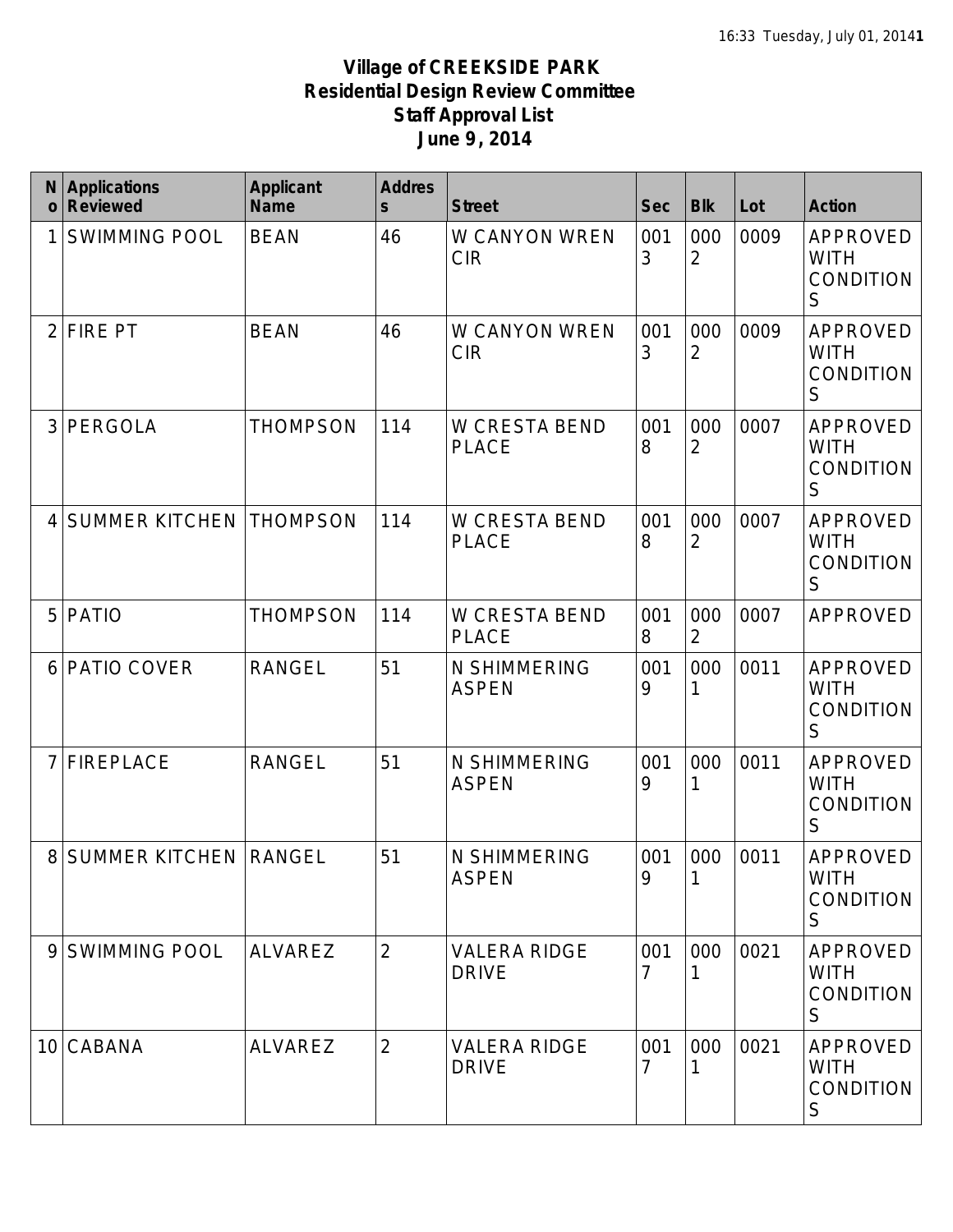| N<br>$\mathbf 0$ | <b>Applications</b><br><b>Reviewed</b> | <b>Applicant</b><br><b>Name</b>               | <b>Addres</b><br>$\mathsf{s}$ | <b>Street</b>                       | <b>Sec</b>            | <b>Blk</b>            | Lot  | <b>Action</b>                                           |
|------------------|----------------------------------------|-----------------------------------------------|-------------------------------|-------------------------------------|-----------------------|-----------------------|------|---------------------------------------------------------|
| 11               | <b>SUMMER KITCHEN</b>                  | ALVAREZ                                       | $\overline{2}$                | <b>VALERA RIDGE</b><br><b>DRIVE</b> | 001<br>7              | 000                   | 0021 | APPROVED<br><b>WITH</b><br><b>CONDITION</b><br>S        |
| 12               | <b>FIREPLACE</b>                       | <b>ALVAREZ</b>                                | $\overline{2}$                | <b>VALERA RIDGE</b><br><b>DRIVE</b> | 001<br>7              | 000                   | 0021 | <b>APPROVED</b><br><b>WITH</b><br><b>CONDITION</b><br>S |
| 13               | <b>DECK</b>                            | <b>SNEED</b>                                  | 255                           | <b>NEW HARMONY</b><br><b>TRAIL</b>  | 001<br>4              | 000<br>5              | 0004 | <b>APPROVED</b>                                         |
| 14               | <b>ARBOR</b>                           | <b>RODRIGUEZ</b>                              | 51                            | LINDENBERRY<br><b>CIRCLE</b>        | 002<br>$\overline{7}$ | 000<br>2              | 0023 | APPROVED                                                |
| 15               | <b>PATIO</b>                           | <b>RODRIGUEZ</b>                              | 51                            | LINDENBERRY<br><b>CIRCLE</b>        | 002<br>$\overline{7}$ | 000<br>$\overline{2}$ | 0023 | APPROVED                                                |
| 16               | <b>TREE REMOVAL</b>                    | <b>RODRIGUEZ</b>                              | 51                            | LINDENBERRY<br><b>CIRCLE</b>        | 002<br>$\overline{7}$ | 000<br>$\overline{2}$ | 0023 | <b>APPROVED</b>                                         |
| 17               | <b>SWIMMING POOL</b>                   | <b>JUPP</b>                                   | 6                             | <b>LAKE REVERIE</b><br><b>PLACE</b> | 001<br>7              | 000                   | 0002 | <b>APPROVED</b><br><b>WITH</b><br><b>CONDITION</b><br>S |
| 18               | <b>FIRE PIT</b>                        | <b>JUPP</b>                                   | 6                             | <b>LAKE REVERIE</b><br><b>PLACE</b> | 001<br>7              | 000                   | 0002 | <b>APPROVED</b><br><b>WITH</b><br><b>CONDITION</b><br>S |
| 19               | <b>PLAY STRUCTURE</b>                  | <b>BESSEY</b>                                 | 10                            | E WOLF CABIN<br><b>CIRCLE</b>       | 001<br>4              | 000<br>5              | 0008 | <b>APPROVED</b>                                         |
|                  | 20 TREE REMOVAL                        | <b>LUCAS</b>                                  | 47                            | W WOLF CABIN CIR   001              | 4                     | 000<br>6              | 0008 | APPROVED<br><b>WITH</b><br><b>CONDITION</b><br>S        |
| 21               | <b>SWIMMING POOL</b>                   | <b>RAMIREZ</b>                                | 59                            | S VICTORIANA<br><b>CIRCLE</b>       | 000<br>7              | 000                   | 0015 | <b>APPROVED</b><br><b>WITH</b><br><b>CONDITION</b><br>S |
| 22               | <b>SWIMMING POOL</b>                   | <b>ZESATI</b><br><b>HOUSING</b><br><b>LLC</b> | 39                            | <b>SPINCASTER</b><br><b>DRIVE</b>   | 003<br>0              | 000                   | 0037 | APPROVED<br><b>WITH</b><br>CONDITION<br>S               |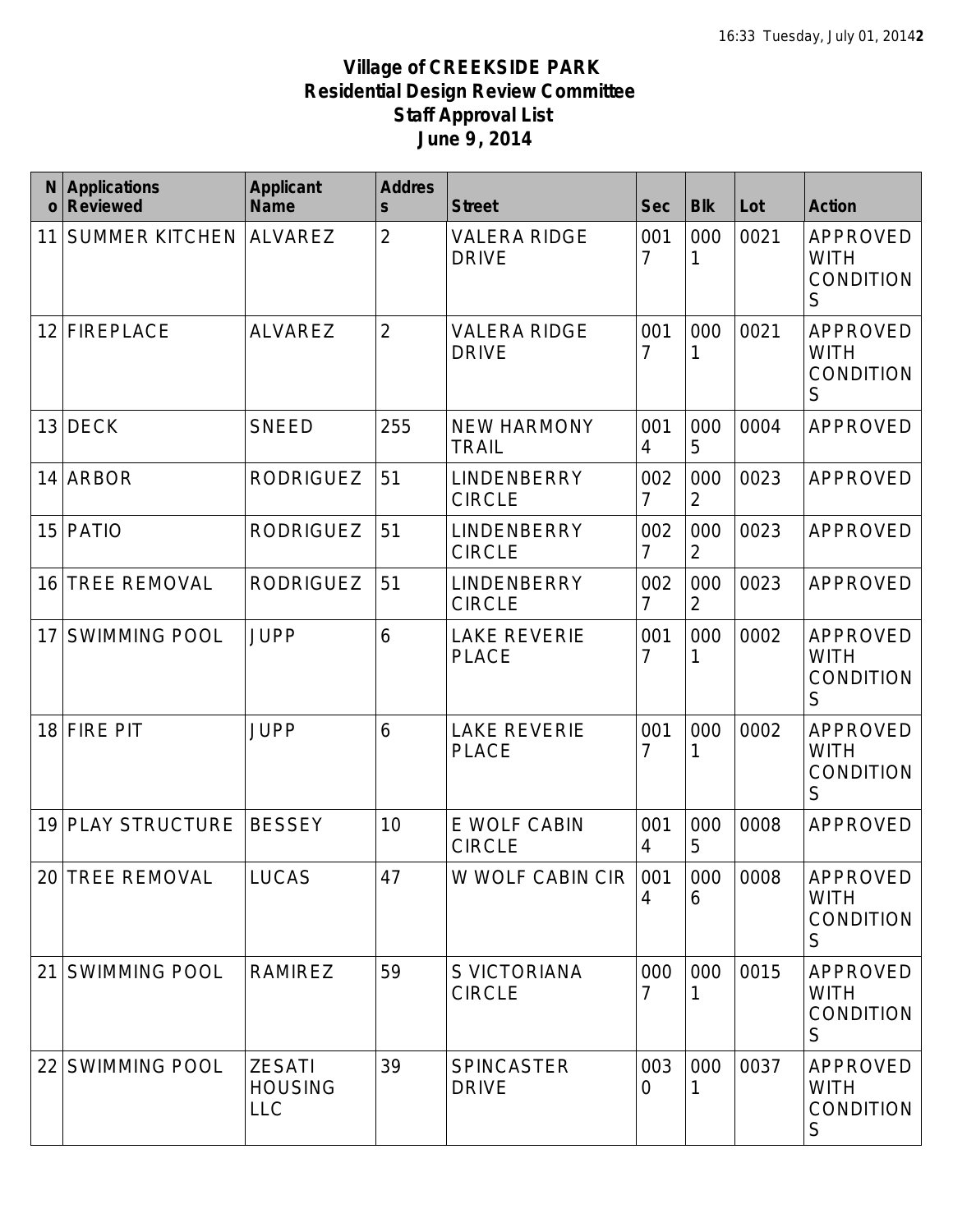| N<br>$\mathbf 0$ | <b>Applications</b><br><b>Reviewed</b> | <b>Applicant</b><br><b>Name</b> | <b>Addres</b><br>$\overline{\mathsf{s}}$ | <b>Street</b>                         | <b>Sec</b> | <b>Blk</b>            | Lot  | <b>Action</b>                                           |
|------------------|----------------------------------------|---------------------------------|------------------------------------------|---------------------------------------|------------|-----------------------|------|---------------------------------------------------------|
| 23               | <b>SWIMMING POOL</b>                   | <b>ROJAS</b>                    | 30                                       | <b>FURY RANCH</b><br><b>PLACE</b>     | 002<br>4   | 000<br>1              | 0050 | APPROVED<br><b>WITH</b><br><b>CONDITION</b><br>S        |
| 24               | PERGOLA                                | <b>FLORES</b>                   | 27                                       | <b>SPINCASTER</b><br><b>DRIVE</b>     | 003<br>0   | 000<br>1              | 0034 | APPROVED<br><b>WITH</b><br><b>CONDITION</b><br>S        |
| 25               | <b>SUMMER KITCHEN</b>                  | <b>FLORES</b>                   | 27                                       | <b>SPINCASTER</b><br><b>DRIVE</b>     | 003<br>0   | 000<br>1              | 0034 | APPROVED<br><b>WITH</b><br><b>CONDITION</b><br>S        |
| 26               | <b>SWIMMING POOL</b>                   | <b>MIXON</b>                    | 15                                       | <b>TIOGA PLACE</b>                    | 000<br>7   | 000<br>2              | 0004 | <b>APPROVED</b><br><b>WITH</b><br><b>CONDITION</b><br>S |
| 27               | <b>SUMMER KITCHEN MIXON</b>            |                                 | 15                                       | <b>TIOGA PLACE</b>                    | 000<br>7   | 000<br>$\overline{2}$ | 0004 | <b>APPROVED</b><br><b>WITH</b><br>CONDITION<br>S        |
| 28               | <b>FENCE STAIN</b>                     | CAROSIO                         | 38                                       | <b>MOHAWK PATH</b><br><b>TRAIL</b>    | 000<br>6   | 000<br>$\overline{2}$ | 0002 | APPROVED                                                |
| 29               | <b>SWIMMING POOL</b>                   | <b>ISENBERG</b>                 | 118                                      | LINDENBERRY<br><b>CIRCLE</b>          | 002<br>7   | 000<br>1              | 0042 | APPROVED<br><b>WITH</b><br>CONDITION<br>S               |
| 30               | <b>SUMMER KITCHEN   PEARSON</b>        |                                 | 78                                       | <b>S ROCKY POINT</b><br><b>CIRCLE</b> | 000<br>5   | 000                   | 0038 | APPROVED<br><b>WITH</b><br><b>CONDITION</b><br>S        |
| 31               | <b>PATIO</b>                           | <b>PEARSON</b>                  | 78                                       | <b>S ROCKY POINT</b><br><b>CIRCLE</b> | 000<br>5   | 000                   | 0038 | APPROVED                                                |
| 32               | <b>FIRE PIT</b>                        | <b>BIVENS</b>                   | $\overline{7}$                           | <b>BUTTERNUT</b><br><b>GROVE PL</b>   | 000<br>4   | 000<br>1              | 0011 | APPROVED                                                |
| 33               | <b>SWIMMING POOL</b>                   | <b>SIMPSON</b>                  | $\overline{2}$                           | <b>GREAT OWL</b><br><b>COURT</b>      | 003        | 000                   | 0023 | APPROVED<br><b>WITH</b><br><b>CONDITION</b><br>S        |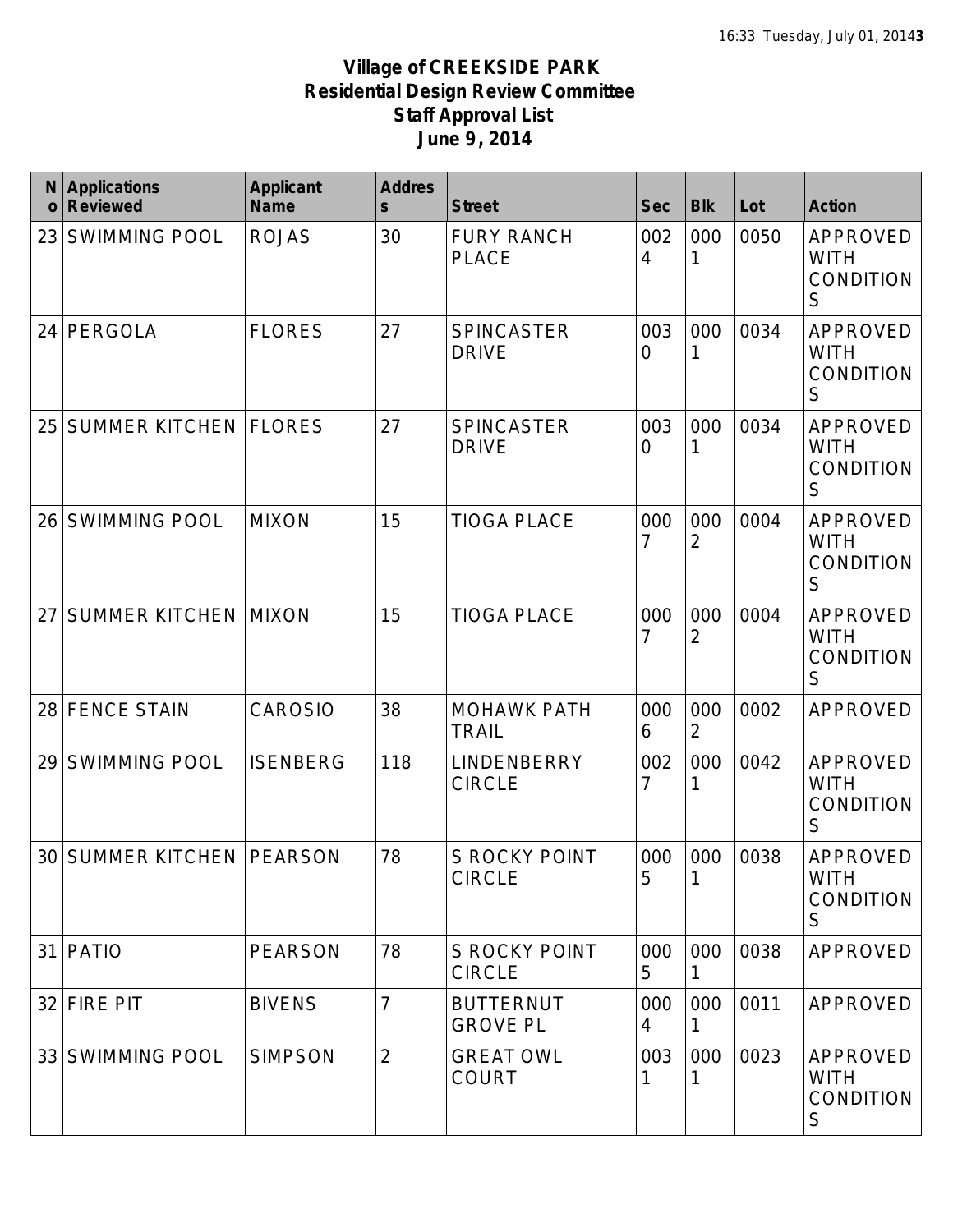| N<br>$\mathbf 0$ | <b>Applications</b><br><b>Reviewed</b> | <b>Applicant</b><br><b>Name</b> | <b>Addres</b><br>$\mathsf{s}$ | <b>Street</b>                         | <b>Sec</b>            | <b>Blk</b> | Lot  | <b>Action</b>                                              |
|------------------|----------------------------------------|---------------------------------|-------------------------------|---------------------------------------|-----------------------|------------|------|------------------------------------------------------------|
| 34               | <b>FIRE PIT</b>                        | <b>SIMPSON</b>                  | $\overline{2}$                | <b>GREAT OWL</b><br><b>COURT</b>      | 003<br>1              | 000        | 0023 | APPROVED<br><b>WITH</b><br><b>CONDITION</b><br>$\mathsf S$ |
| 35               | <b>SUMMER KITCHEN</b>                  | <b>HAWKINS</b>                  | 10                            | <b>FREESTONE</b><br><b>STREAM PL</b>  | 001<br>5              | 000<br>5   | 0011 | <b>APPROVED</b><br><b>WITH</b><br><b>CONDITION</b><br>S    |
| 36               | <b>PLAY STRUCTURE</b>                  | <b>NALLEY</b>                   | 27                            | <b>MARISCAL PLACE</b>                 | 001<br>$\overline{0}$ | 000        | 0008 | <b>APPROVED</b><br><b>WITH</b><br><b>CONDITION</b><br>S    |
| 37               | <b>GENERATOR</b>                       | <b>HARRIS</b>                   | 51                            | <b>E CRYSTAL</b><br><b>CANYON CIR</b> | 000<br>1              | 000<br>1   | 0046 | APPROVED<br><b>WITH</b><br><b>CONDITION</b><br>S           |
| 38               | PERGOLA                                | <b>HIDALGO</b>                  | 10                            | <b>RANCHERS TRAIL</b>                 | 002<br>4              | 000        | 0031 | APPROVED<br><b>WITH</b><br><b>CONDITION</b><br>S           |
| 39               | <b>SUMMER KITCHEN</b>                  | <b>HIDALGO</b>                  | 10                            | <b>RANCHERS TRAIL</b>                 | 002<br>4              | 000        | 0031 | <b>APPROVED</b><br><b>WITH</b><br>CONDITION<br>S           |
| 40               | <b>COLOR CHANGE</b>                    | <b>USNER</b>                    | 22                            | N FREEMONT<br><b>RIDGE</b>            | 002<br>3              | 000<br>1   | 0019 | <b>APPROVED</b>                                            |
| 41               | <b>POOL BATH</b>                       | <b>ACOSTA</b>                   | 30                            | <b>GARDEN PATH</b><br><b>PLACE</b>    | 000<br>9              | 000<br>1   | 0010 | APPROVED<br><b>WITH</b><br><b>CONDITION</b><br>S           |
| 42               | <b>WALKWAY</b>                         | <b>ESCAMILLA</b>                | 98                            | <b>SPINCASTER</b><br><b>DRIVE</b>     | 001<br>7              | 000        | 0004 | APPROVED                                                   |
| 43               | <b>PATIO</b>                           | <b>ESCAMILLA</b>                | 98                            | <b>SPINCASTER</b><br><b>DRIVE</b>     | 001<br>7              | 000        | 0004 | APPROVED                                                   |
| 44               | <b>DRIVEWAY</b>                        | <b>ESCAMILLA</b>                | 98                            | <b>SPINCASTER</b><br><b>DRIVE</b>     | 001<br>7              | 000        | 0004 | APPROVED<br><b>WITH</b><br><b>CONDITION</b><br>S           |
| 45               | <b>PLAY STRUCTURE</b>                  | GROSSGART 2                     |                               | <b>PANAMINT COURT</b>                 | 002<br>2              | 000        | 0013 | APPROVED                                                   |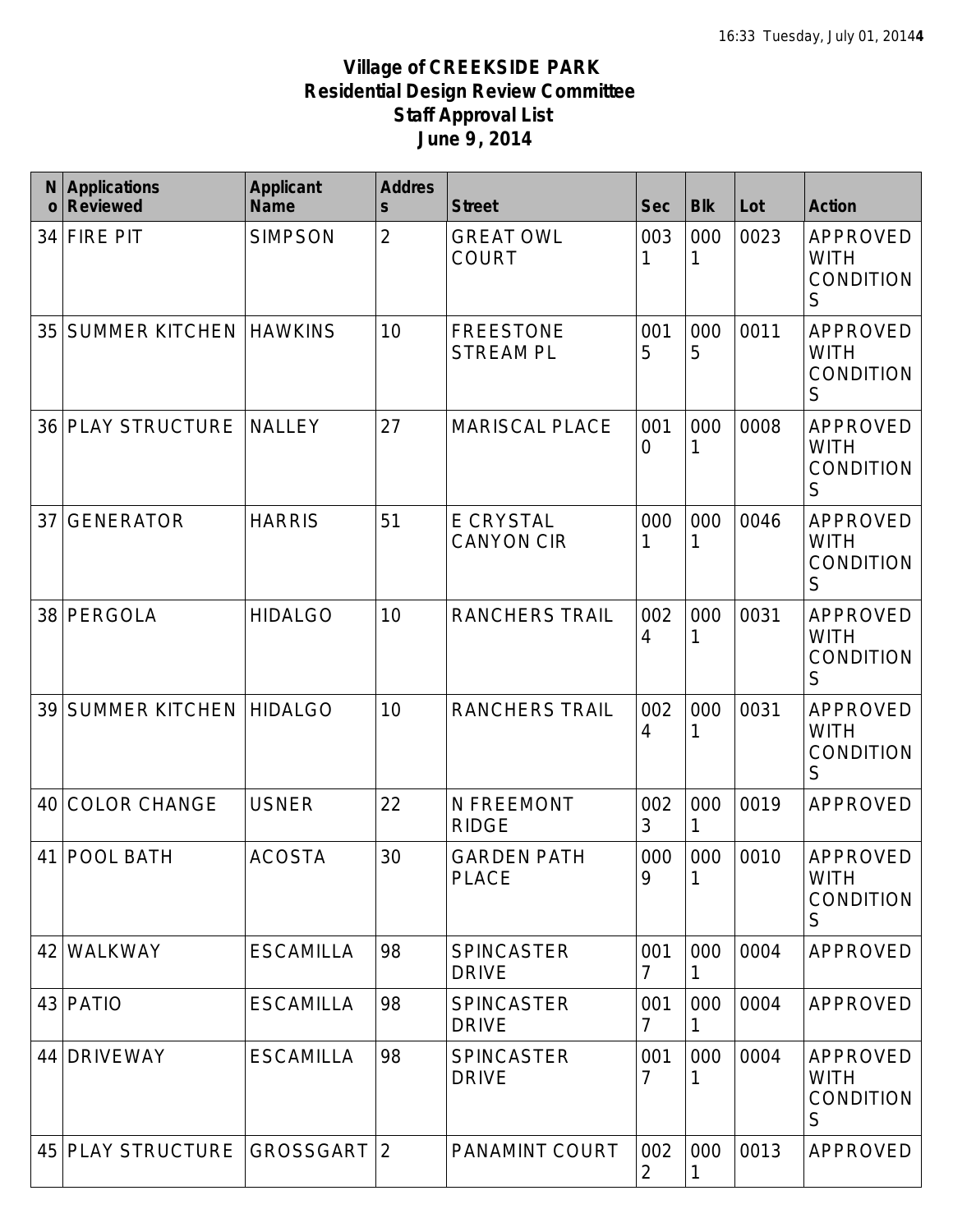| N<br>$\mathbf 0$ | <b>Applications</b><br><b>Reviewed</b> | <b>Applicant</b><br><b>Name</b> | <b>Addres</b><br>$\mathsf{s}$ | <b>Street</b>                       | <b>Sec</b> | <b>Blk</b>            | Lot  | <b>Action</b>                                           |
|------------------|----------------------------------------|---------------------------------|-------------------------------|-------------------------------------|------------|-----------------------|------|---------------------------------------------------------|
| 46               | PERGOLA                                | <b>MOSS</b>                     | 34                            | <b>LAKE REVERIE</b><br><b>PLACE</b> | 001<br>7   | 000<br>1              | 0009 | APPROVED                                                |
| 47               | <b>SWIMMING POOL</b>                   | CHEDRAUI                        | 10                            | <b>SOLEBROOK PATH</b><br>PL         | 001<br>4   | 000                   | 0017 | APPROVED<br><b>WITH</b><br><b>CONDITION</b><br>S        |
| 48               | PERGOLA                                | CHEDRAUI                        | 10                            | <b>SOLEBROOK PATH</b><br>PL         | 001<br>4   | 000                   | 0017 | APPROVED<br><b>WITH</b><br><b>CONDITION</b><br>S        |
| 49               | <b>PLAY STRUCTURE</b>                  | <b>WROBLEWS</b><br>KI           | 51                            | E ARBOR CAMP CIR                    | 000<br>4   | 000                   | 0045 | APPROVED                                                |
| 50               | <b>SWIMMING POOL</b>                   | <b>SANTOSO</b>                  | 30                            | <b>PINTUCK PLACE</b>                | 001<br>2   | 000                   | 0057 | <b>APPROVED</b><br><b>WITH</b><br><b>CONDITION</b><br>S |
| 51               | <b>FENCE STAIN</b>                     | <b>SWENSON</b>                  | 87                            | <b>WOOD DRAKE</b><br><b>PLACE</b>   | 000<br>4   | 000<br>$\overline{2}$ | 0005 | APPROVED                                                |
| 52               | <b>SWIMMING POOL</b>                   | <b>SHAFI</b>                    | $\overline{7}$                | PANAMINT COURT                      | 002<br>2   | 000                   | 0009 | <b>APPROVED</b><br><b>WITH</b><br><b>CONDITION</b><br>S |
| 53               | PERGOLA                                | <b>SHAFI</b>                    | $\overline{7}$                | PANAMINT COURT                      | 002<br>2   | 000                   | 0009 | APPROVED<br><b>WITH</b><br><b>CONDITION</b><br>S        |
| 54               | SUMMER KITCHEN   SHAFI                 |                                 | $\overline{7}$                | PANAMINT COURT                      | 002<br>2   | 000                   | 0009 | APPROVED<br><b>WITH</b><br><b>CONDITION</b><br>S        |
|                  | 55 FIRE PIT                            | <b>SHAFI</b>                    | $\overline{7}$                | <b>PANAMINT COURT</b>               | 002<br>2   | 000                   | 0009 | <b>APPROVED</b><br><b>WITH</b><br><b>CONDITION</b><br>S |
|                  | 56 SWIMMING POOL                       | ORDONEZ                         | 78                            | <b>LAKE VOYAGEUR</b><br><b>DR</b>   | 001<br>8   | 000                   | 0051 | APPROVED<br><b>WITH</b><br><b>CONDITION</b><br>S        |
|                  | 57 PLAY STRUCTURE GRIGSBY              |                                 | 22                            | SHALLOWFORD<br><b>PLACE</b>         | 001        | 000<br>1              | 0022 | APPROVED                                                |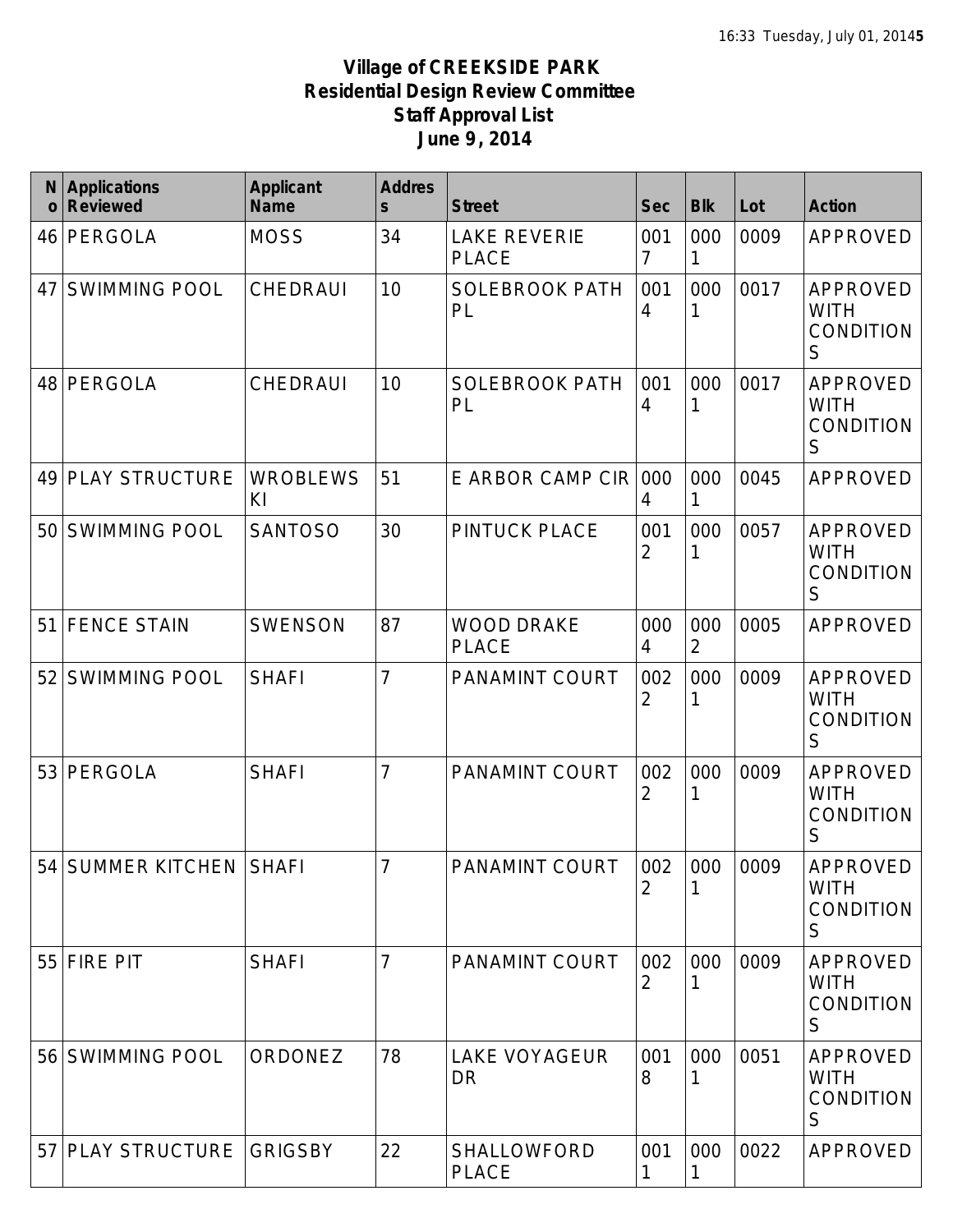| N<br>$\mathbf 0$ | <b>Applications</b><br><b>Reviewed</b> | <b>Applicant</b><br><b>Name</b> | <b>Addres</b><br>$\mathsf{s}$ | <b>Street</b>                         | <b>Sec</b>            | <b>Blk</b>            | Lot  | <b>Action</b>                                           |
|------------------|----------------------------------------|---------------------------------|-------------------------------|---------------------------------------|-----------------------|-----------------------|------|---------------------------------------------------------|
| 58               | <b>SWIMMING POOL</b>                   | <b>GLASS</b>                    | 43                            | <b>STAR IRIS PLACE</b>                | 001<br>4              | 000<br>$\overline{2}$ | 0007 | APPROVED<br><b>WITH</b><br><b>CONDITION</b><br>S        |
| 59               | <b>GENERATOR</b>                       | <b>HOLLAND</b>                  | 18                            | PONDERA POINT<br><b>DRIVE</b>         | 001<br>3              | 000<br>$\overline{2}$ | 0001 | <b>APPROVED</b><br><b>WITH</b><br><b>CONDITION</b><br>S |
| 60               | PLAY STRUCTURE                         | <b>MCLENDON</b>                 | 55                            | <b>E CRYSTAL</b><br><b>CANYON CIR</b> | 000<br>1              | 000<br>1              | 0047 | <b>APPROVED</b>                                         |
| 61               | <b>SWIMMING POOL</b>                   | <b>DACUNHA</b>                  | 71                            | N WHISTLING<br><b>SWAN PL</b>         | 002<br>1              | 000<br>$\overline{2}$ | 0018 | <b>APPROVED</b><br><b>WITH</b><br><b>CONDITION</b><br>S |
| 62               | <b>SWIMMING POOL</b>                   | <b>ROJAS</b>                    | $\overline{2}$                | <b>S SWANWICK</b><br><b>PLACE</b>     | 000<br>3              | 000<br>$\overline{2}$ | 0012 | <b>APPROVED</b><br><b>WITH</b><br><b>CONDITION</b><br>S |
| 63               | PERGOLA                                | <b>ROJAS</b>                    | $\overline{2}$                | <b>S SWANWICK</b><br><b>PLACE</b>     | 000<br>3              | 000<br>$\overline{2}$ | 0012 | APPROVED<br><b>WITH</b><br><b>CONDITION</b><br>S        |
| 64               | <b>SUMMER KITCHEN</b>                  | <b>ROJAS</b>                    | $\overline{2}$                | <b>S SWANWICK</b><br><b>PLACE</b>     | 000<br>3              | 000<br>$\overline{2}$ | 0012 | APPROVED<br><b>WITH</b><br><b>CONDITION</b><br>S        |
| 65               | <b>PLAY STRUCTURE</b>                  | <b>KERR</b>                     | 6732                          | <b>LAKE PALOMA</b><br><b>TRAIL</b>    | 001<br>$\overline{0}$ | 000<br>$\mathbf 1$    | 0001 | APPROVED                                                |
|                  | 66 SUMMER KITCHEN KERR                 |                                 | 6732                          | <b>LAKE PALOMA</b><br><b>TRAIL</b>    | 001<br>O              | 000                   | 0001 | APPROVED<br><b>WITH</b><br><b>CONDITION</b><br>S        |
| 67               | <b>PLAY STRUCTURE</b>                  | <b>TORRE</b>                    | 86                            | DEER PLAIN DRIVE                      | 002<br>4              | 000                   | 0010 | APPROVED                                                |
|                  | 68 PATIO                               | <b>PERKINS</b>                  | 123                           | <b>S ROCKY POINT</b><br><b>CIRCLE</b> | 000<br>5              | 000<br>2              | 0012 | APPROVED                                                |
|                  | 69 PATIO                               | <b>IRVINE</b>                   | 35                            | <b>WOODGLADE WAY</b>                  | 001<br>7              | 000                   | 0033 | APPROVED                                                |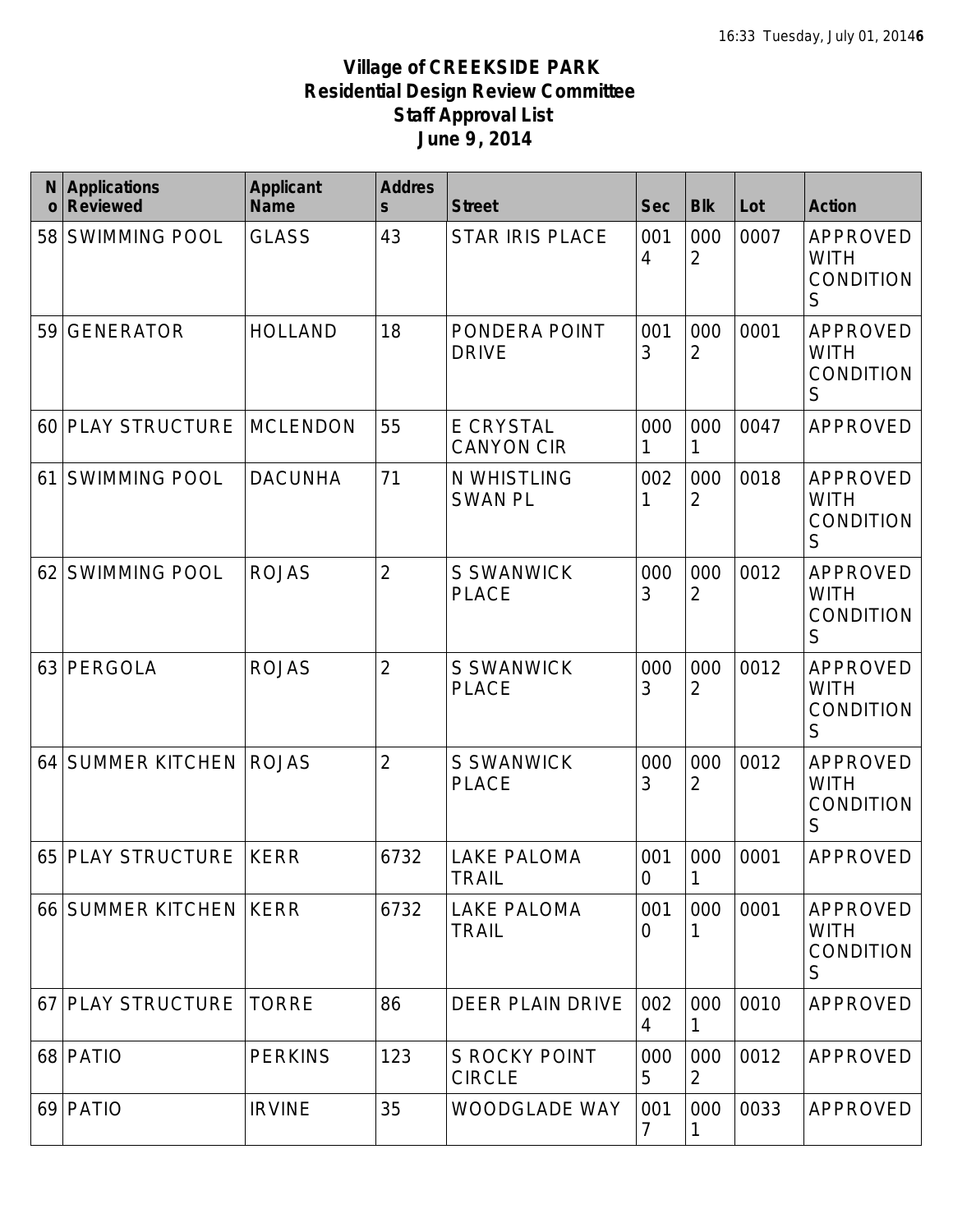| N<br>$\mathbf 0$ | <b>Applications</b><br><b>Reviewed</b> | <b>Applicant</b><br><b>Name</b> | <b>Addres</b><br>$\overline{\mathbf{S}}$ | <b>Street</b>                         | <b>Sec</b> | <b>Blk</b>            | Lot  | <b>Action</b>                                                     |
|------------------|----------------------------------------|---------------------------------|------------------------------------------|---------------------------------------|------------|-----------------------|------|-------------------------------------------------------------------|
| 70               | <b>SWIMMING POOL</b>                   | <b>HOLLAND</b>                  | 18                                       | PONDERA POINT<br><b>DRIVE</b>         | 001<br>3   | 000<br>$\overline{2}$ | 0001 | APPROVED<br><b>WITH</b><br><b>CONDITION</b><br>S                  |
| 71               | <b>FIRE PIT</b>                        | <b>HOLLAND</b>                  | 18                                       | PONDERA POINT<br><b>DRIVE</b>         | 001<br>3   | 000<br>2              | 0001 | APPROVED<br><b>WITH</b><br><b>CONDITION</b><br>$\mathsf S$        |
| 72               | PATIO COVER                            | <b>CLEGG</b>                    | $\overline{2}$                           | <b>CELESTE COURT</b>                  | 000<br>3   | 000<br>2              | 0005 | APPROVED<br><b>WITH</b><br><b>CONDITION</b><br>S                  |
| 73               | <b>FIREPLACE</b>                       | <b>CLEGG</b>                    | $\overline{2}$                           | <b>CELESTE COURT</b>                  | 000<br>3   | 000<br>2              | 0005 | APPROVED<br><b>WITH</b><br><b>CONDITION</b><br>S                  |
|                  | 74 ATTACHEDPATIO<br><b>COVER</b>       | <b>FALTESEK</b>                 | 63                                       | E CRYSTAL<br><b>CANYON CT</b>         | 000<br>1   | 000<br>1              | 0049 | <b>APPROVED</b><br><b>WITH</b><br><b>CONDITION</b><br>S           |
| 75               | <b>DETACHED PATIO</b><br><b>COVER</b>  | <b>FALTESEK</b>                 | 63                                       | <b>E CRYSTAL</b><br><b>CANYON CT</b>  | 000<br>1   | 000                   | 0049 | APPROVED<br><b>WITH</b><br><b>CONDITION</b><br>S                  |
| 76               | SUMMER KITCHEN   FALTESEK              |                                 | 63                                       | E CRYSTAL<br><b>CANYON CT</b>         | 000<br>1   | 000<br>1              | 0049 | <b>APPROVED</b><br><b>WITH</b><br><b>CONDITION</b><br>$\mathsf S$ |
| 77               | <b>PATIO</b>                           | <b>FALTESEK</b>                 | 63                                       | E CRYSTAL<br><b>CANYON CT</b>         | 000<br>1   | 000                   | 0049 | APPROVED                                                          |
| 78               | <b>TREE REMOVAL</b>                    | <b>FOWLKES</b>                  | 263                                      | <b>TORTOISE CREEK</b><br><b>PLACE</b> | 000<br>8   | 000<br>1              | 0070 | APPROVED                                                          |
| 79               | <b>PATIO COVER</b>                     | <b>GRONECK</b>                  | 58                                       | <b>CANOE BEND</b><br><b>DRIVE</b>     | 002<br>4   | 000                   | 0017 | APPROVED<br><b>WITH</b><br><b>CONDITION</b><br>S                  |
| 80               | PERGOLA                                | <b>GRONECK</b>                  | 58                                       | <b>CANOE BEND</b><br><b>DRIVE</b>     | 002<br>4   | 000                   | 0017 | APPROVED<br><b>WITH</b><br><b>CONDITION</b><br>S                  |